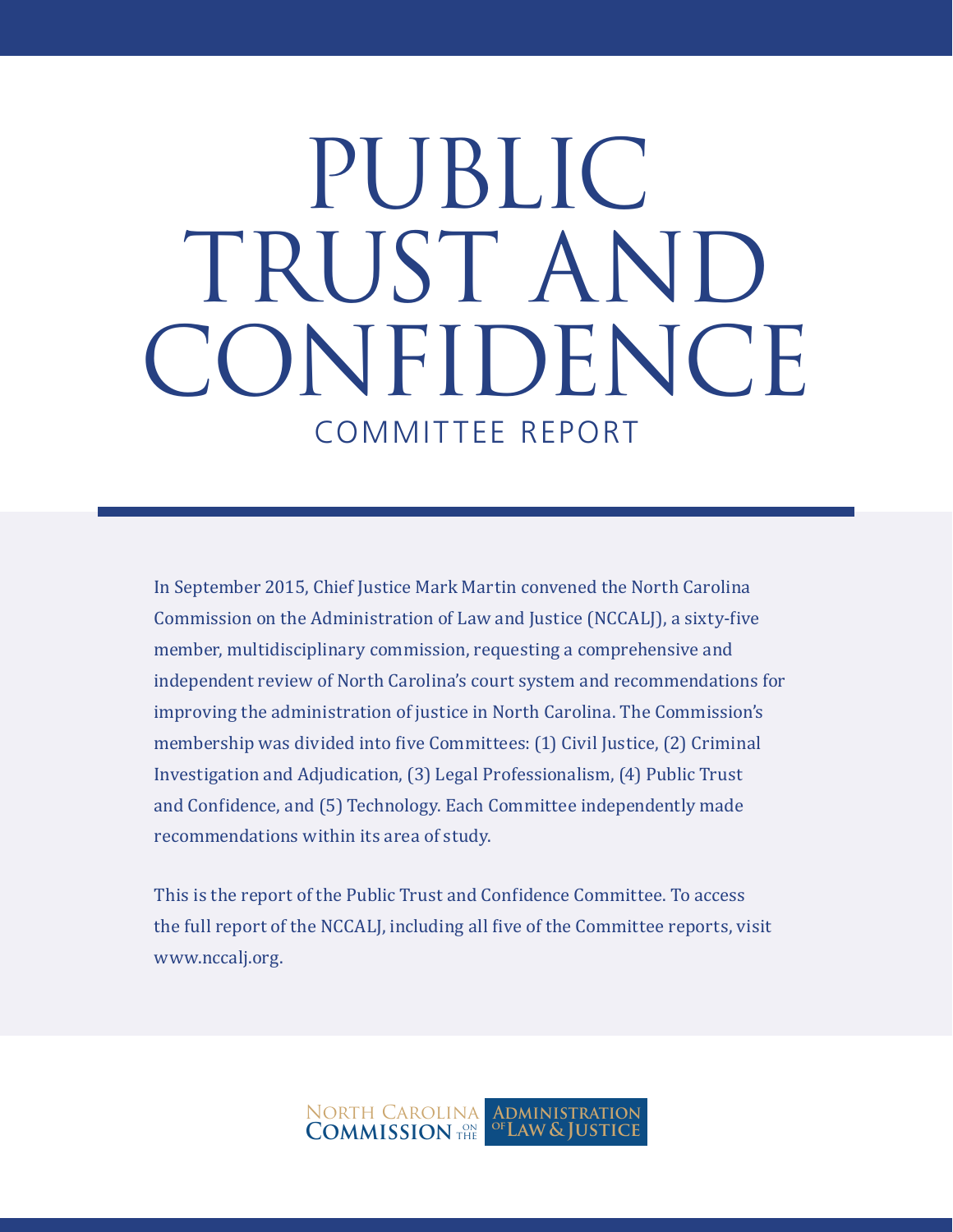#### North Carolina **COMMISSION** THE **Administration Law & Justice of**

# PUBLIC TRUST AN CONFIDEN COMMITTEE REPORT

*This report contains recommendations for the future direction of the North Carolina court system as developed independently by citizen volunteers. No part of this report constitutes the official policy of the Supreme Court of North Carolina, of the North Carolina Judicial Branch, or of any other constituent official or entity of North Carolina state government.*

> "OUR STATE'S CONSTITUTION REQUIRES THAT JUSTICE 'BE ADMINISTERED WITHOUT FAVOR, DENIAL, OR DELAY.'" North Carolina Constitution, Article I, Section 18

# INTRODUCTION

North Carolina's Judicial Branch serves a unique and distinctive role in the state's system of government and in our society. The Judicial Branch's courts interpret laws, settle disputes between citizens, and conduct criminal proceedings. Our state's constitution requires that this duty to administer justice be exercised "without favor, denial, or delay."<sup>1</sup>

It is vitally important that the Judicial Branch maintain the public's trust and confidence in our court system's ability to provide justice for all.

According to *Court Review* in 1999: "A court that does not have the trust or confidence of the public cannot expect to function for long as an effective resolver of disputes, a respected issuer of punishments, or a valued deliberative body."<sup>2</sup> If the people of North Carolina lose faith in the courts of our state, where else can they turn for impartial and timely justice?

As articulated in Part One of this Final Report, the ultimate goal of the North Carolina Commission on the Administration of Law and Justice (NCCALJ)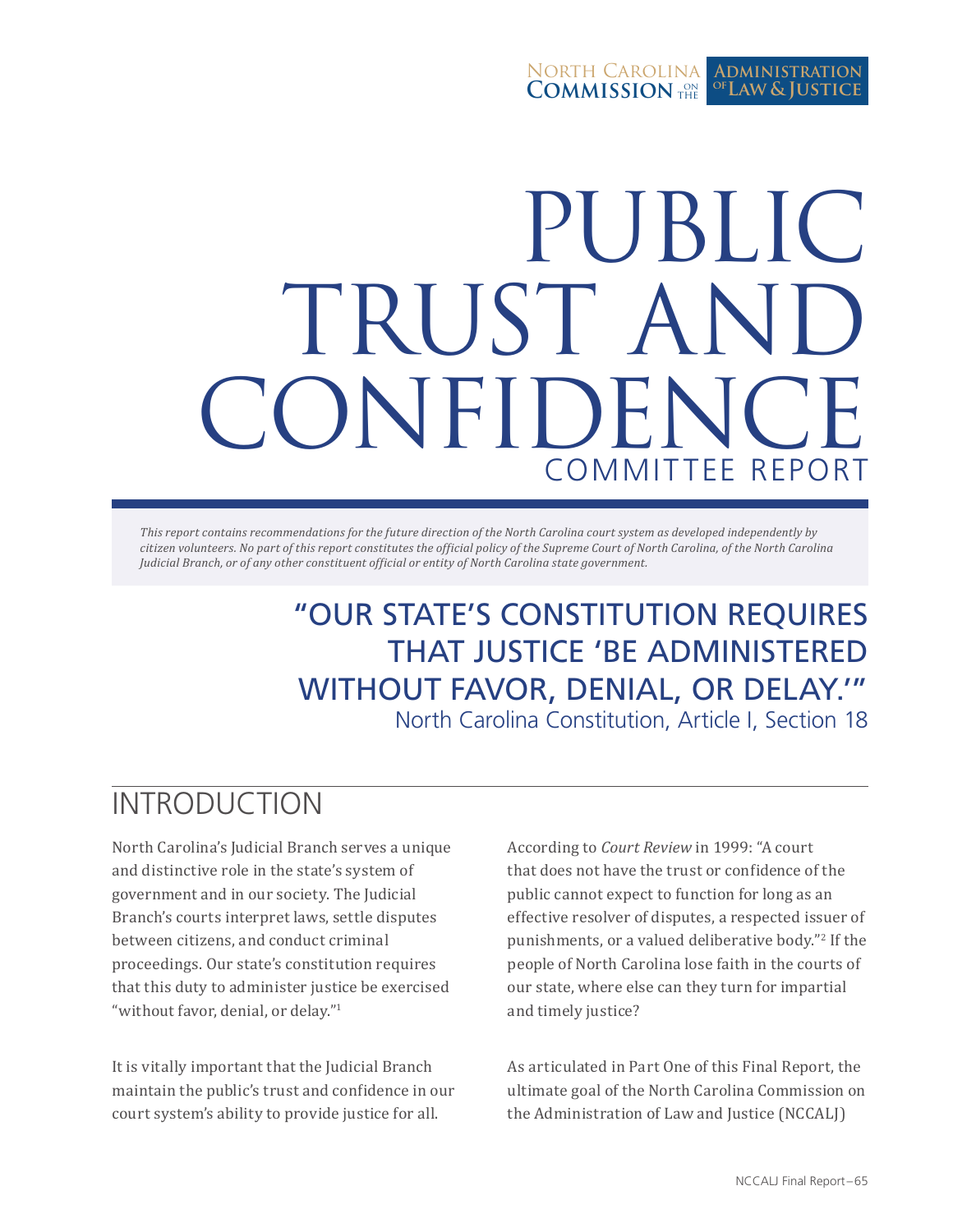has been to improve our court system's ability to achieve just outcomes and, in so doing, to increase the trust and confidence that North Carolinians have in their courts. To that end, the recommendations of the NCCALJ's Public Trust

and Confidence Committee articulate broad policy aims for the Judicial Branch, many of which are echoed in greater detail within the more limited scope of the final reports of the NCCALJ's other four Committees.

# MISSION STATEMENT AND GUIDING PRINCIPLES

The mission of the NCCALI is to address how North Carolina courts can best meet 21st century legal needs and public expectations. The role of the Committee is to identify and evaluate factors that influence public trust and confidence in the judicial system and to recommend actions that enhance this trust and confidence.

The Committee began its work by endeavoring to understand the current state of public perception of the state courts. Through a partnership with Elon University Poll and High Point University Survey Research Center, the Committee sanctioned live-caller public opinion phone surveys in October and November 2015.

After delving into the results of the surveys, the Committee identified a number of foundational principles that our state courts must abide by to enhance the trust and confidence of the public that they serve. Those principles describe a state court system that must:

- Be ACCESSIBLE to the people;
- Be an EFFICIENT user of the public's most precious commodity, its time;
- Ensure outcomes that are both FAIR and IMPARTIAL;
- Be ACCOUNTABLE to the public as the ultimate stakeholder group; and
- Engage in regular and ongoing SELF-EVALUATION to make improvements where needed.

These guiding principles led the Committee to focus on the following goals aimed at increasing public trust and confidence in the courts of North Carolina, listed here and discussed in greater detail within this report: **conducting recurring public opinion surveys; promoting fair and equal access to the courts; eliminating actual and perceived bias in the courts; providing for the just, timely, and economical scheduling and disposition of cases; enhancing access to information and court records; recommending a selection process that ensures well-qualified and independent judges; and strengthening civics education**.

These goals are discussed in the body of this report, followed by a set of specific action items recommended by the Committee to meet these goals, organized by goal and by principle. Pursuit of these goals will foster the reform and commitment necessary for the North Carolina judicial system to promote the utmost public trust and confidence.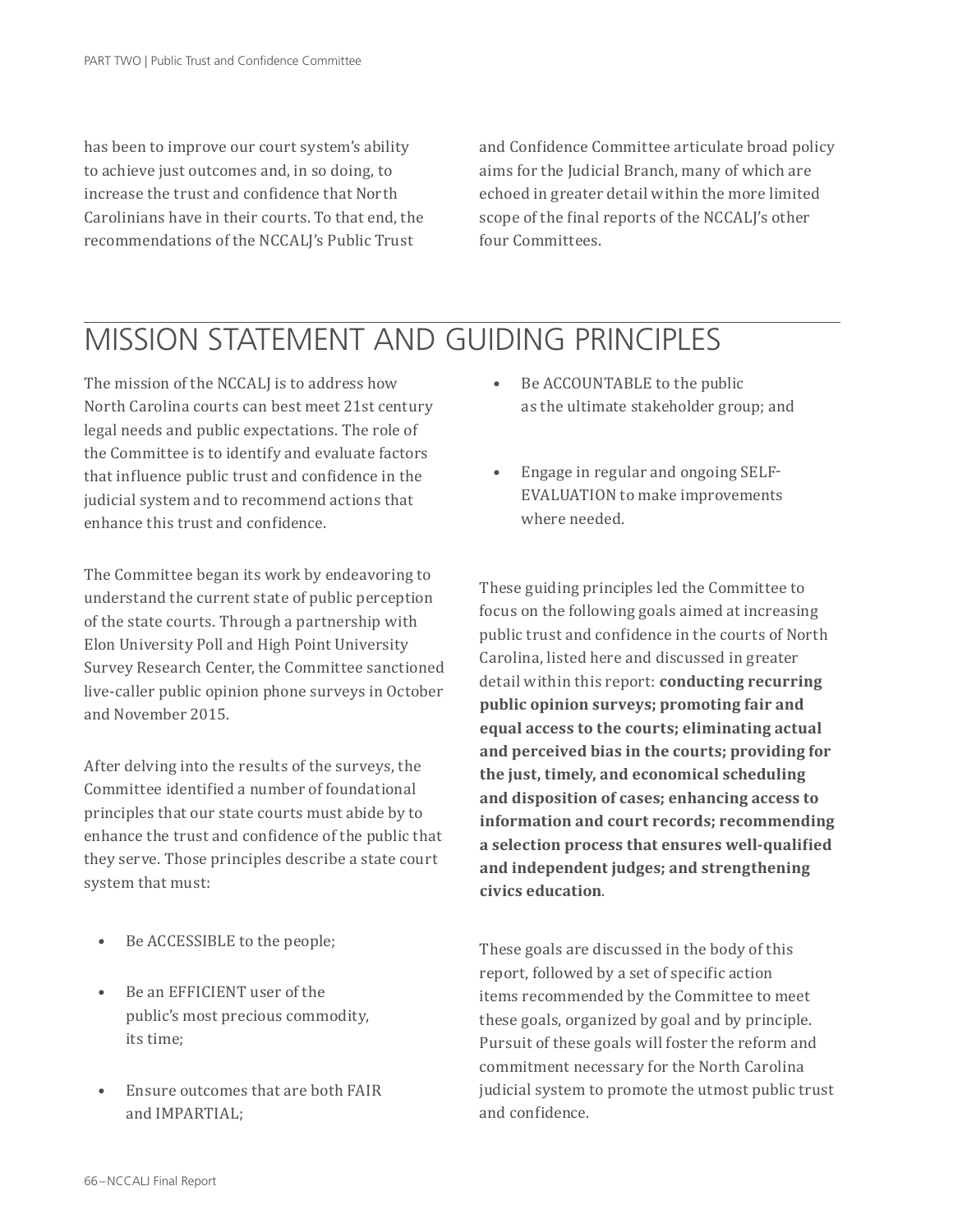Throughout its work, the Committee held ten public meetings during which experts and judicial stakeholders gave presentations related to public perceptions, court performance, judicial selection, access, and fairness. The information shared in

these presentations educated the commissioners and provided a launching point for further inquiry, discussion, and consideration. A list of the presentations and presenters is available on the NCCALJ website at www.nccalj.org.

# GOALS

## **ENSURING WELL-QUALIFIED AND INDEPENDENT JUDGES**

Nothing is more fundamental to our system of justice than having qualified, independent judges to settle disputes. While 60% of respondents in the 2015 surveys agree that judges make decisions based on facts, 76% do not believe that courts are free from political influence. Respondents generally believe that judges' decisions are influenced by political parties (76%) and by the fact that they must run for election (75%). Moreover, judges' salaries often lag behind the salaries of their attorney counterparts with equivalent years of experience in the legal profession, and inadequate salaries threaten the Judicial Branch's ability to attract and retain qualified judges.<sup>3</sup>

In order to enhance and preserve the highest degree of judicial integrity, fairness, and impartiality, the Committee recommends that the General Assembly take steps to minimize the perceived impact of judicial elections on our system of justice by changing how judges and justices are selected and retained. The Committee further recommends that the General Assembly take action to secure sufficient funding for the Judicial Branch to ensure that judges and justices are provided competitive compensation packages to attract and retain qualified judges.<sup>4</sup>

The Committee also urges the General Assembly to tie the number of judges and justices on a given court to the workload of the relevant court. The use of other non-empirically based considerations to determine the number of judges and justices threatens public trust and confidence.

## **CONDUCTING A RECURRING PUBLIC OPINION SURVEY**

To more effectively serve the public and to maintain and increase public trust and confidence, the Judicial Branch must periodically gauge how the public perceives North Carolina's courts. The best source of the public's perception of the Judicial Branch is the public itself. The 2015 surveys conducted by Elon University Poll and High Point University Survey Research Center have been instrumental in shaping the work of the Committee.<sup>5</sup>

The Committee recommends that the Judicial Branch establish and conduct a survey once every two years to measure public opinion regarding the operation of the courts. The survey should seek to measure the public's perception of fairness, timeliness, administrative efficiency, and general operation, among other factors that may be identified. The survey also must be sensitive to varying perceptions among different demographic groups. By evaluating the survey results from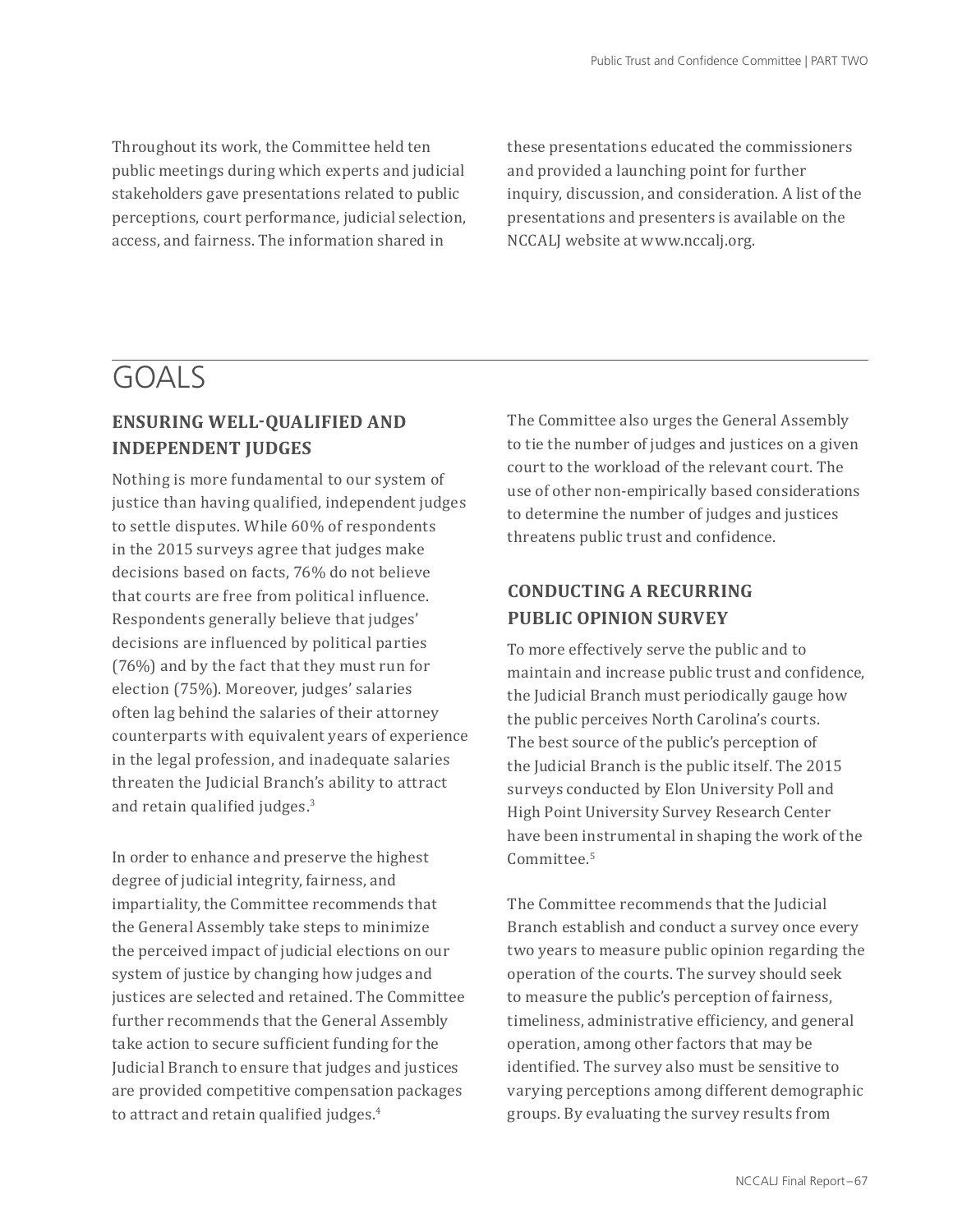year to year, the Judicial Branch will be in a strong position to address perceived weaknesses, either substantively or through public relations; to track progress over time; and to capitalize on acknowledged strengths. The Judicial Branch also should engage in systematic surveying of court system users through periodic in-person courthouse surveys and continuous online surveys for those accessing the court system through its public website, www.NCcourts.org.

### **PROMOTING FAIR AND EQUAL ACCESS TO THE COURTS**

North Carolina's courts must be accessible to the people of our state, regardless of economic, social, or ethnic background. Yet the 2015 surveys found that a majority of respondents (73%) do not believe that most people can afford to bring a case to court. Moreover, 76% of survey respondents believe that people who have no lawyer representing them receive somewhat worse or far worse treatment in the courts. Much needs to be done to increase public confidence in equal access to the courts.

The Committee recommends that the Judicial Branch take steps to identify and remove barriers that impede fair and equal access to the courts. These barriers include physical impediments, cost factors, language issues, and the complexity of the judicial process. Courthouses must be able to accommodate persons with disabilities and eliminate any physical impediments that prohibit full access to all courthouse facilities and operations. Citizens who cannot afford an attorney should be able to access forms, educational materials, and other resources that help them understand and navigate the complicated judicial process. Court costs should be affordable for the average citizen, and the system must erase cultural and language barriers.

Fair and equal access requires simplification of court processes where possible, manageable court costs, cultural competence, and full physical access.

## **ELIMINATING ACTUAL AND PERCEIVED BIAS IN THE COURTS**

A substantial number of respondents in the 2015 surveys believe that certain groups generally receive better treatment than others in North Carolina courts — a perception that undermines the Judicial Branch's commitment to the fair administration of justice for all. Eighty percent (80%) of respondents believe that the wealthy receive better treatment, while 48% believe that white people receive better treatment. Conversely, a significant number of respondents believe that low-income people (64%), non-English speaking individuals (53%), African Americans (46%), and Hispanics (46%) receive worse treatment in the courts. If justice is to be served without favor, denial, or delay, the Judicial Branch must create an atmosphere in which every person serving in the Judicial Branch understands the importance of bias-free courts, and every person who interacts with the Judicial Branch experiences a bias-free environment.

Empirical studies recognize the potential for disparate treatment based on demographic factors, such as race, religion, gender, primary language, economic status, or other factors.<sup>6</sup> That potential bias may sometimes manifest itself unintentionally and unconsciously.7 To ensure a fair and impartial process, the Judicial Branch must acknowledge the potential for bias and train court personnel and judicial officials to recognize and rectify it. Uniform policies and procedures, together with consistent decision-making processes, will help minimize disparate treatment among similarly situated parties.<sup>8</sup> Finally, a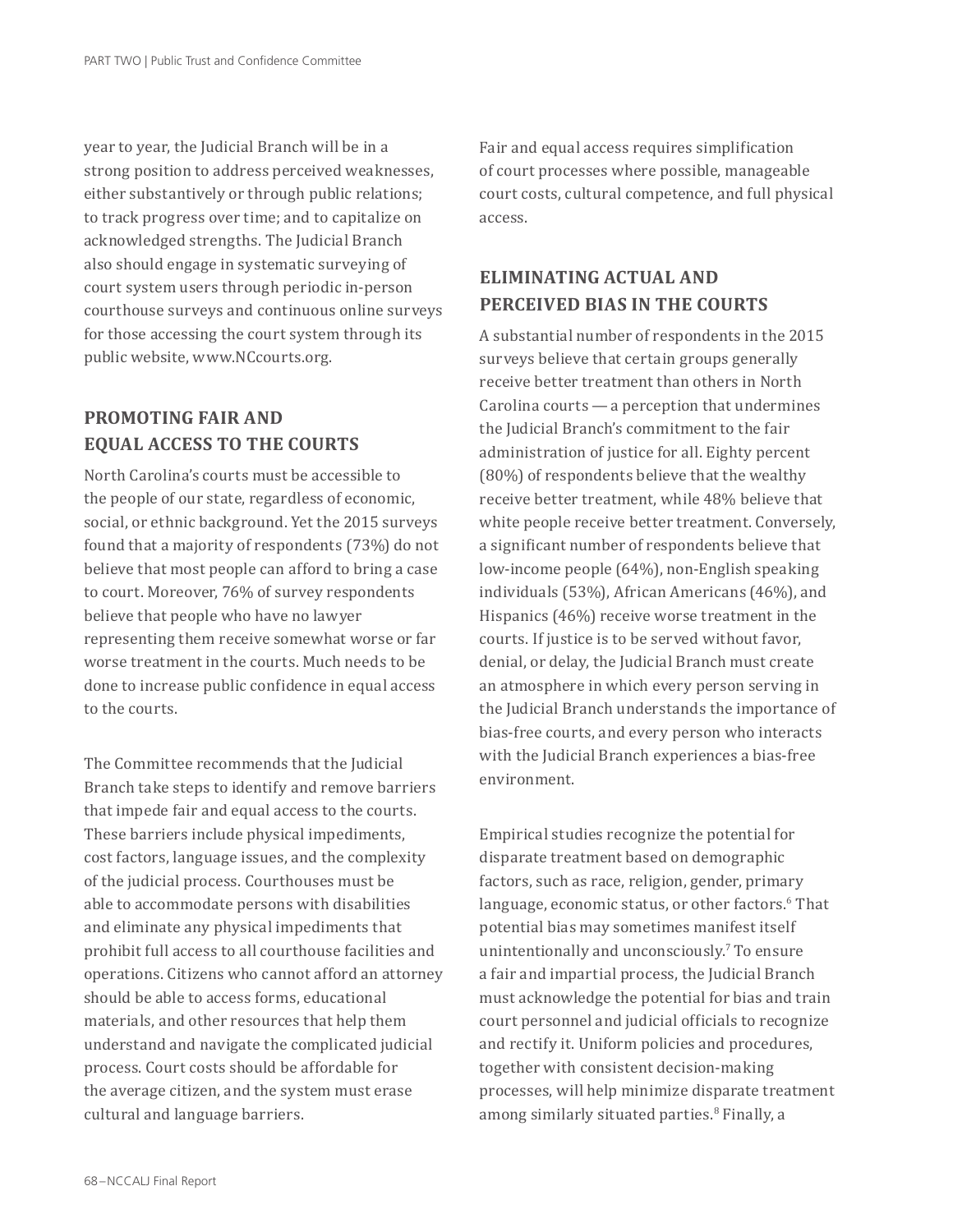workforce that reflects the diversity of the people who interact with the judicial system is critical to promoting greater understanding and acceptance of cultural differences and reducing the potential for bias.<sup>9</sup>

The fair administration of justice requires a commitment to uniform policies and procedures, impartial decision-making, cultural competence, a diverse workforce, and an overall bias-free environment.

## **PROVIDING FOR THE JUST, TIMELY, AND ECONOMICAL SCHEDULING AND DISPOSITION OF CASES**

As stewards of public resources and individual citizens' time, Judicial Branch officials must strive to operate a court system that facilitates the just, timely, and economical scheduling and disposition of cases. This includes a commitment to minimizing trips to the courthouse by citizens and attorneys when feasible. Public perception is that the state's courts fail to achieve this goal, as only 25% of survey respondents agree that cases are resolved in a timely manner.

The Committee recommends that the Judicial Branch evaluate methods and take actions to encourage the just, timely, and economical scheduling and disposition of cases. Such actions include evaluation of case management strategies that encourage more efficient handling of cases by a single judge, the timely and efficient resolution of hearings and matters before the court, and the increased use of firm scheduling orders and deadlines. Using improved technology and performance metrics, the Judicial Branch should be well poised to regularly monitor court performance, identify areas for improvement, minimize inefficiency, and encourage best practices among jurisdictions. The Judicial Branch

also should focus on improving the efficiency of its interaction with public actors by eliminating unnecessary trips to the courthouse for jurors, witnesses, parties, and attorneys.

In addition, in an effort to assist the state's federal court counterparts in the just, timely, and economical resolution of their cases, North Carolina should consider whether to adopt a process by which federal courts may certify questions of North Carolina law to the Supreme Court of North Carolina. North Carolina is the only state that does not have such a process.<sup>10</sup>

## **ENHANCING ACCESS TO INFORMATION AND COURT RECORDS**

Participation in the judicial process can be challenging, even for those with knowledge of the law. For those without such knowledge, the process can be especially difficult to navigate. People seeking general information may be unaware of what information is available and how to access it. Parties and self-represented litigants may lack sufficient information and resources to guide them through a sometimes complicated process. Information is power, but channeling that power requires open access to information and resources.

The Committee recommends that the Judicial Branch enhance access to court records, information, and resources to the greatest extent possible. The courts must use technology to increase the availability of electronic records and information and to minimize the need to visit the physical courthouse. Judicial stakeholders should explore ways to expand the availability of legal assistance for low- and moderate-income individuals and to create staffed self-help centers to provide assistance for self-represented litigants. In addition, general information about court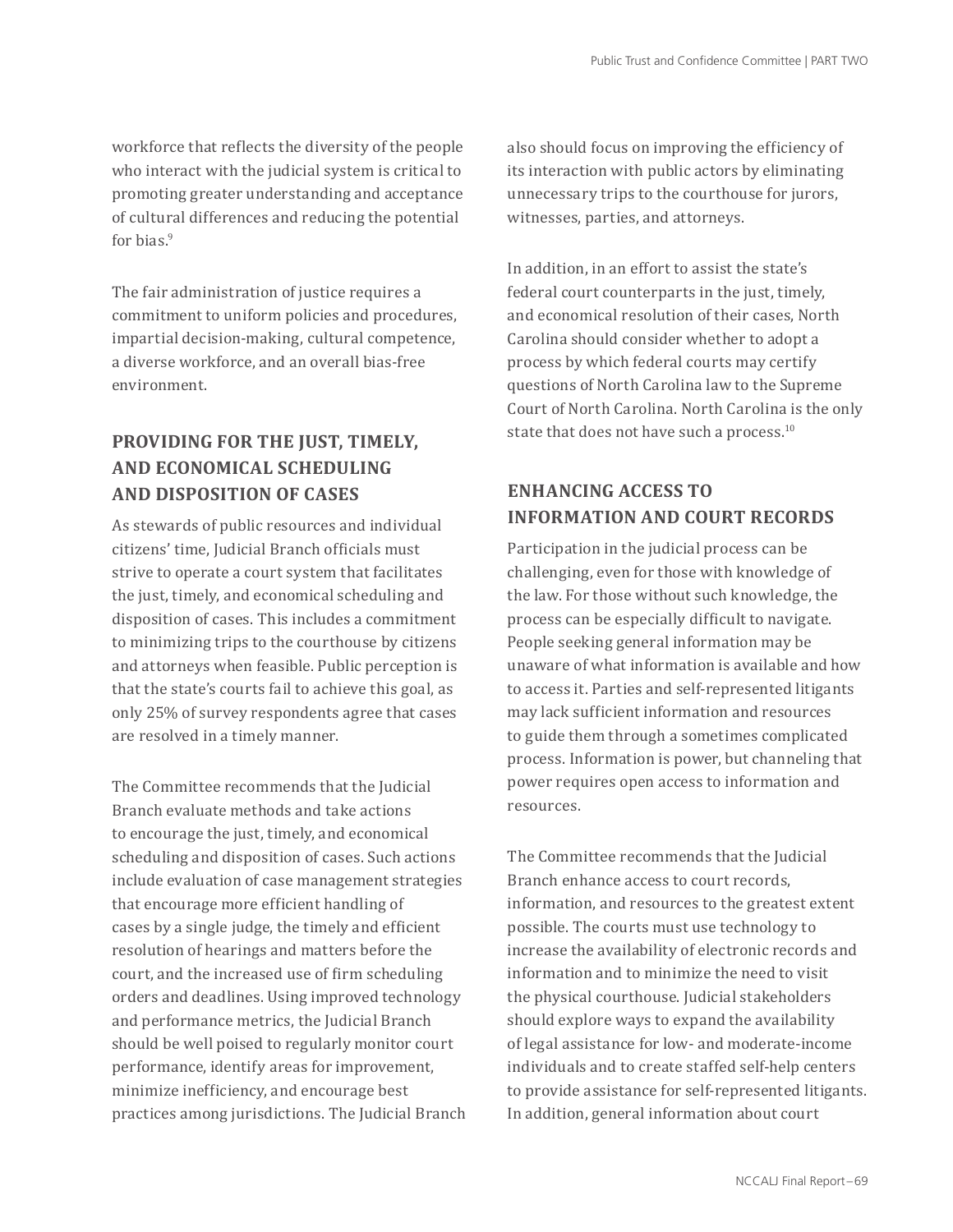processes, procedures, and operations should be readily available electronically.

The fair administration of justice depends on an informed citizenry equipped with understandable legal forms, convenient access to public records, and information and resources that help them to navigate complicated judicial processes.

#### **STRENGTHENING CIVICS EDUCATION**

A low percentage of respondents in the 2015 surveys (13%) indicated that they were very knowledgeable about our state courts. Increased citizen understanding of the administration of the state court system is strongly and positively correlated with the public's trust and confidence in the day-to-day functioning of our state courts. Civics education serves to foster citizen engagement and increase transparency — two overarching principles that are widely recognized to enhance the public's trust in its government institutions.

The Committee recommends that the Judicial Branch strengthen civics education in North Carolina among school-aged children and adults through curricula enhancements, programmatic materials, increased social media, and court-user information at first point of contact with the court system. School-aged children should learn early on the importance of a well-functioning court system as one of the three co-equal branches of government. Adult citizens should understand how an effective and efficient court system affects their lives, even if they never come into contact with the system itself. The Judicial Branch should empower its officials and court staff to engage in public service efforts related to civics education.

Lastly, when feasible, jurors, witnesses, litigants, and others interacting with the court system should be provided relevant background information on the work of the courts and their respective roles in the judicial process.

# CONCLUSION AND RECOMMENDED ACTION STEPS

The Public Trust and Confidence Committee has relied on presentations from experts, consultations with judicial stakeholders, and public input in shaping its work and developing its recommendations. The expectation is that these recommendations will result in changes that improve the user experience in state courts and enhance the overall level of public trust and confidence in the North Carolina Judicial Branch.

# • ENSURING WELL-QUALIFIED AND INDEPENDENT JUDGES

GUIDING PRINCIPLE — Impartiality RECOMMENDED ACTION STEPS *Separation of Powers*

The General Assembly should ensure adequate funding for all Judicial Branch functions as requested by the Judicial Branch.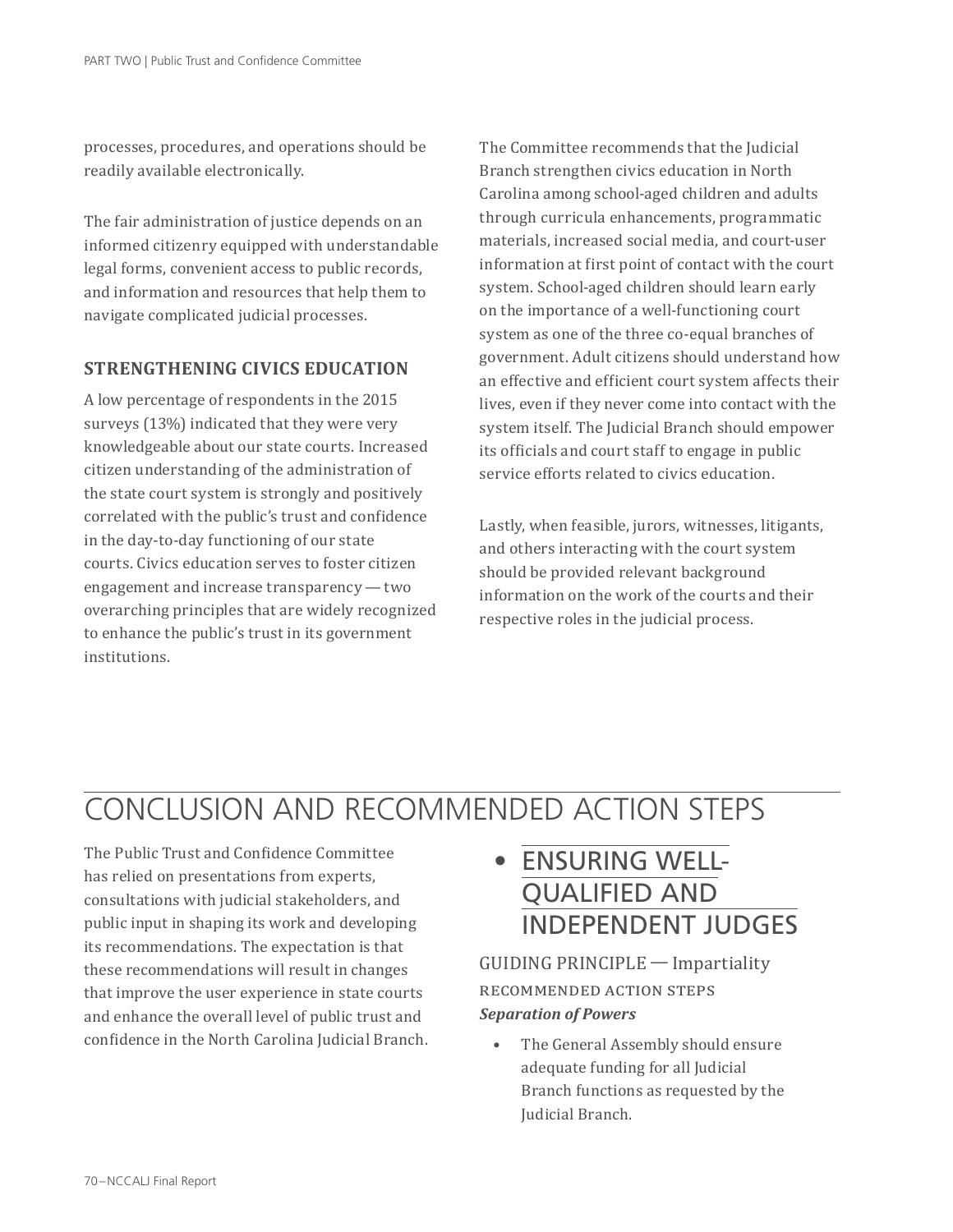- The Judicial Branch should submit its aggregate budget needs directly to the executive and legislative branches for incorporation into their respective budget documents.
- The Judicial Branch should have full authority to manage its budget and allocate its resources with a minimum of legislative and executive branch controls, including a budget with minimal line items.11
- The General Assembly should make policy recommendations related to the administration of justice, but funding should not depend on actual implementation of recommended initiatives or policies.
- The General Assembly should use empirical workload data to determine the need for expansion of the number of judges or justices on a given court.

GUIDING PRINCIPLES —  Accountability, Impartiality RECOMMENDED ACTION STEPS *Secure Tenure and Salary*

- The General Assembly should evaluate the salaries, benefits, and retirement plans offered to judges and justices to ensure a competitive compensation package for qualified judicial candidates designed to attract and retain the highest caliber of judges and justices.<sup>12</sup>
- In order to enhance and preserve the highest degree of judicial integrity, fairness, and impartiality, the General

Assembly should develop a selection process that ensures the highest caliber of judges and justices and minimizes the potential impact of campaigning and fundraising on judicial independence and public accountability.

## GUIDING PRINCIPLE — Accountability RECOMMENDED ACTION STEPS *Qualifications and Experience*

- The General Assembly should establish minimum levels of qualifications and experience to qualify for service as a district court judge, superior court judge, court of appeals judge, or supreme court justice.
- The Judicial Branch should establish minimum levels of qualifications and experience for candidates appointed to fill judicial vacancies.

## • CONDUCTING A RECURRING PUBLIC OPINION SURVEY

GUIDING PRINCIPLES —  Accountability, Self-Evaluation recommended action steps

The Judicial Branch should work with the National Center for State Courts to establish a set of survey questions aimed at gaining an understanding of how people view North Carolina courts and judges.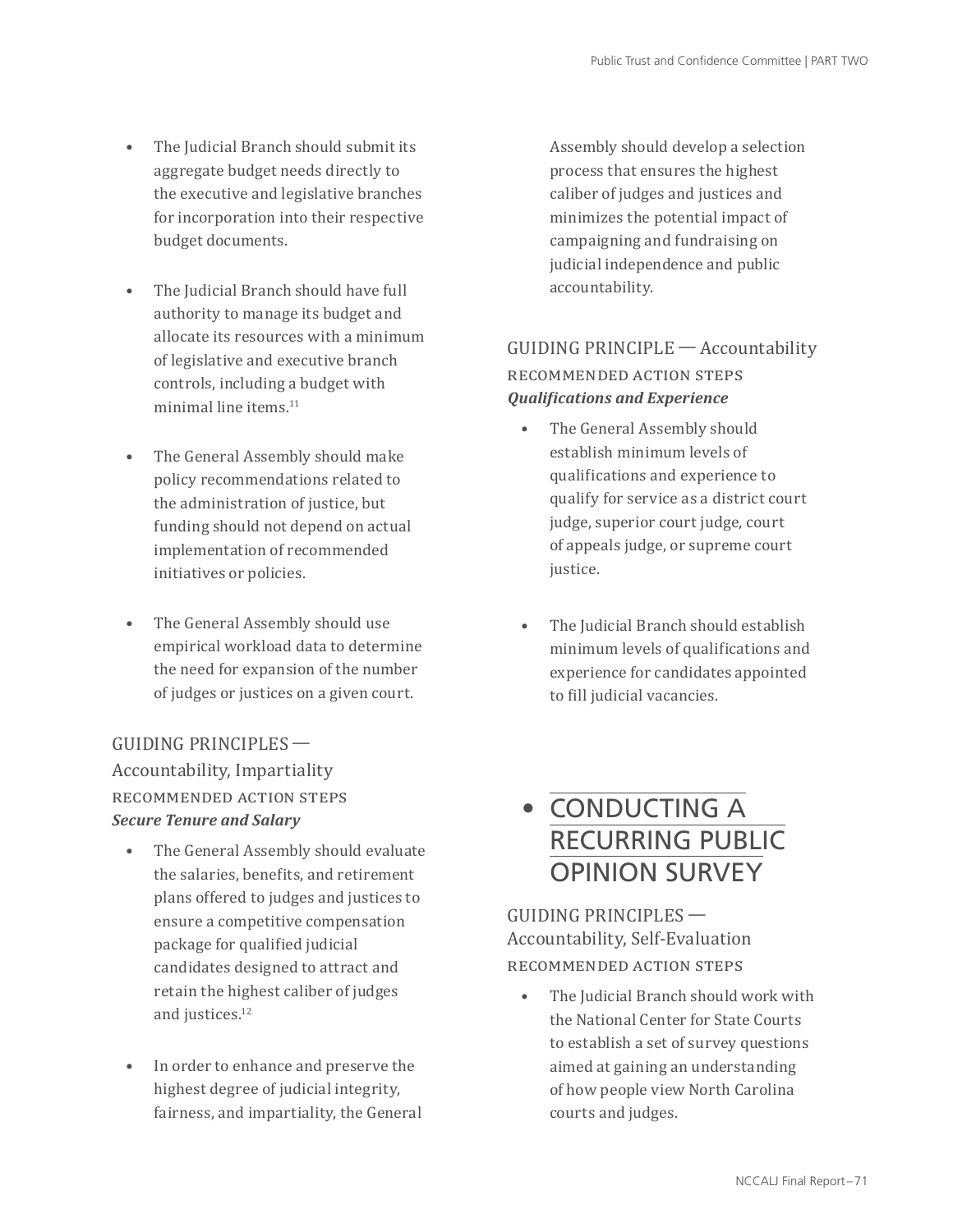- The Judicial Branch should conduct a statewide, statistically valid survey every other year.
- The Judicial Branch should compare survey results to results from prior surveys and issue a report assessing the results, areas needed for improvement, possible causes of certain trends, and other relevant factors identified by the survey results.
- The Judicial Branch should conduct participant surveys, including surveys of jurors, at county courthouses to determine participants' satisfaction with the courts.
- The Judicial Branch should adopt survey methodologies that ensure the integrity of the data collected and provide the opportunity for meaningful analysis.



### GUIDING PRINCIPLE — Access RECOMMENDED ACTION STEPS *Physical Access*

• The Judicial Branch should work with county officials to eliminate physical impediments that hinder access to the courts and should take appropriate steps to accommodate persons with disabilities.

- The Judicial Branch should ensure that information related to the physical addresses and locations of courthouses are easy to find and should provide directions to the courthouses and available parking areas.
- The Judicial Branch should work with county officials to ensure that each courthouse posts appropriate signage to help citizens navigate easily throughout the courthouse.
- The Judicial Branch should work with county officials and local law enforcement to ensure the safety of all employees and citizens who enter the courthouse.
- The Judicial Branch should maximize efforts to create online service options that do not require a trip to the courthouse, such as electronic filing, online payment, and disposition of compliance offenses.

#### *Enhanced Convenience*

- The Judicial Branch should work with local judicial officials and county officials in each county to evaluate whether the public might be better served by providing court services outside of normal business hours, and, if warranted, should work with county government officials to establish regular hours outside of normal business hours in order to better serve the public.
- The Judicial Branch should work with local judicial officials and county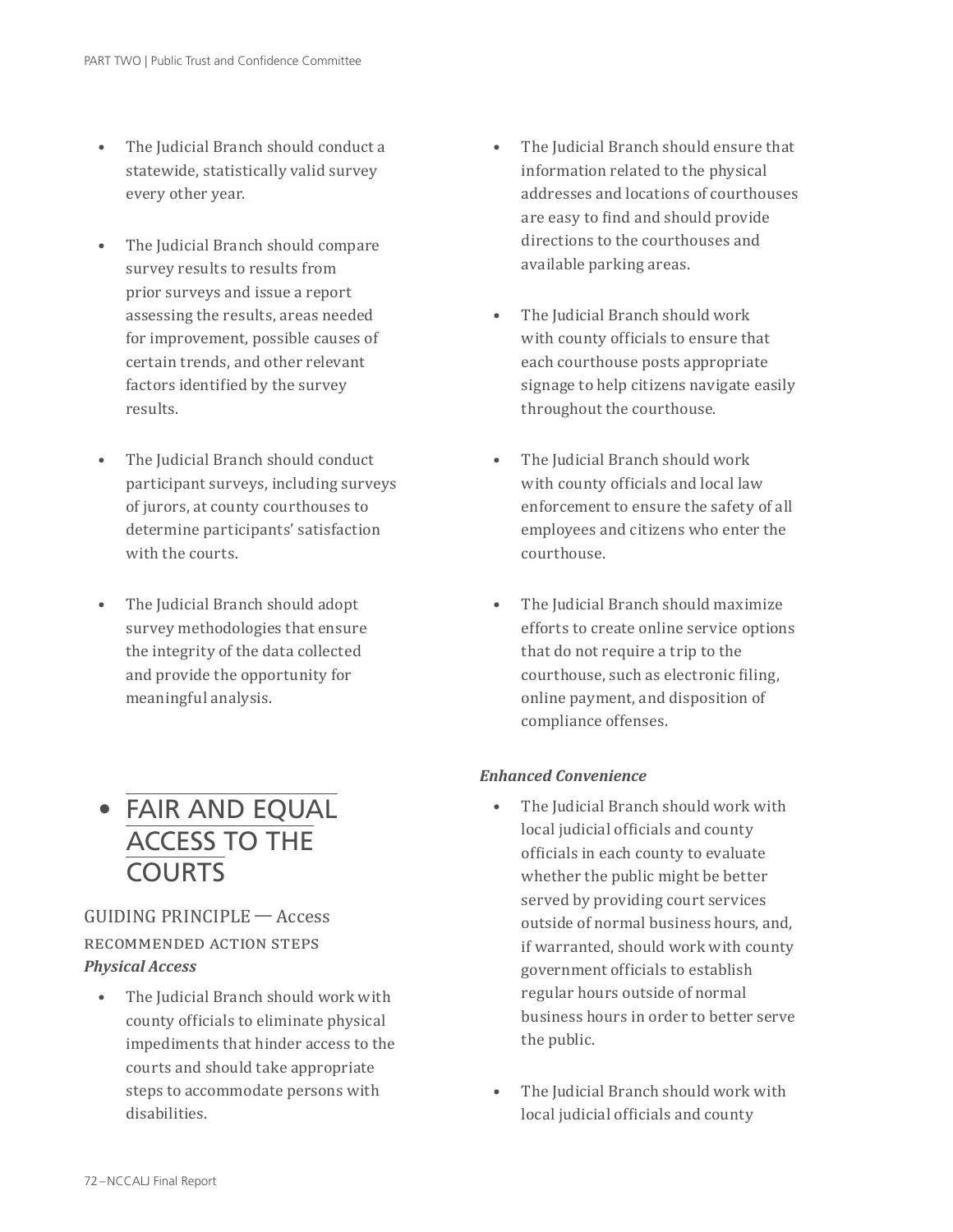officials in each county to evaluate whether it is feasible to offer childcare services at the courthouse in order to enhance the public's ability to participate in the judicial process.

## GUIDING PRINCIPLES — Access, Fairness RECOMMENDED ACTION STEPS *Cultural Barriers*

- The Judicial Branch should continue to work to eliminate language barriers that hinder equal access to justice by individuals with limited English proficiency and should improve efficiencies in the provision of interpreting services.
- The Judicial Branch should educate employees on cultural competence and develop initiatives to improve cultural competence in the judicial system.
- The Judicial Branch should promote a diverse workforce that reflects the diversity of those who interact with the judicial system.
- Before requiring participation in a court-ordered program, treatment, or service offered outside the judicial process, the judicial official should make sure that the program, treatment, or service provider provides appropriate language access services to ensure meaningful participation by the party.

#### *Evaluating the Costs of Justice*

• The Judicial Branch should evaluate costs and fees to determine whether those costs and fees preclude meaningful access to the courts or prohibit citizens from participating in the judicial process. If warranted, the Judicial Branch should seek legislative changes to modify current costs and fees.

• The Judicial Branch should evaluate the collateral consequences of costs, fines, and fees on offenders who lack the ability to pay and develop policies to minimize negative consequences based solely on inability to pay.

• ELIMINATING ACTUAL AND PERCEIVED BIAS IN THE COURTS

GUIDING PRINCIPLE — Fairness recommended action steps *Procedural Fairness*<sup>13</sup>

- The Judicial Branch should develop ongoing training initiatives for judicial officials and court staff designed to help them understand the principles of procedural fairness and the public's perception of procedural fairness in the judicial process.
- The Judicial Branch should develop educational materials, bench cards, and other resources to help judicial officials and court staff implement procedural fairness in the judicial process.
- The Judicial Branch should develop consistent processes and procedures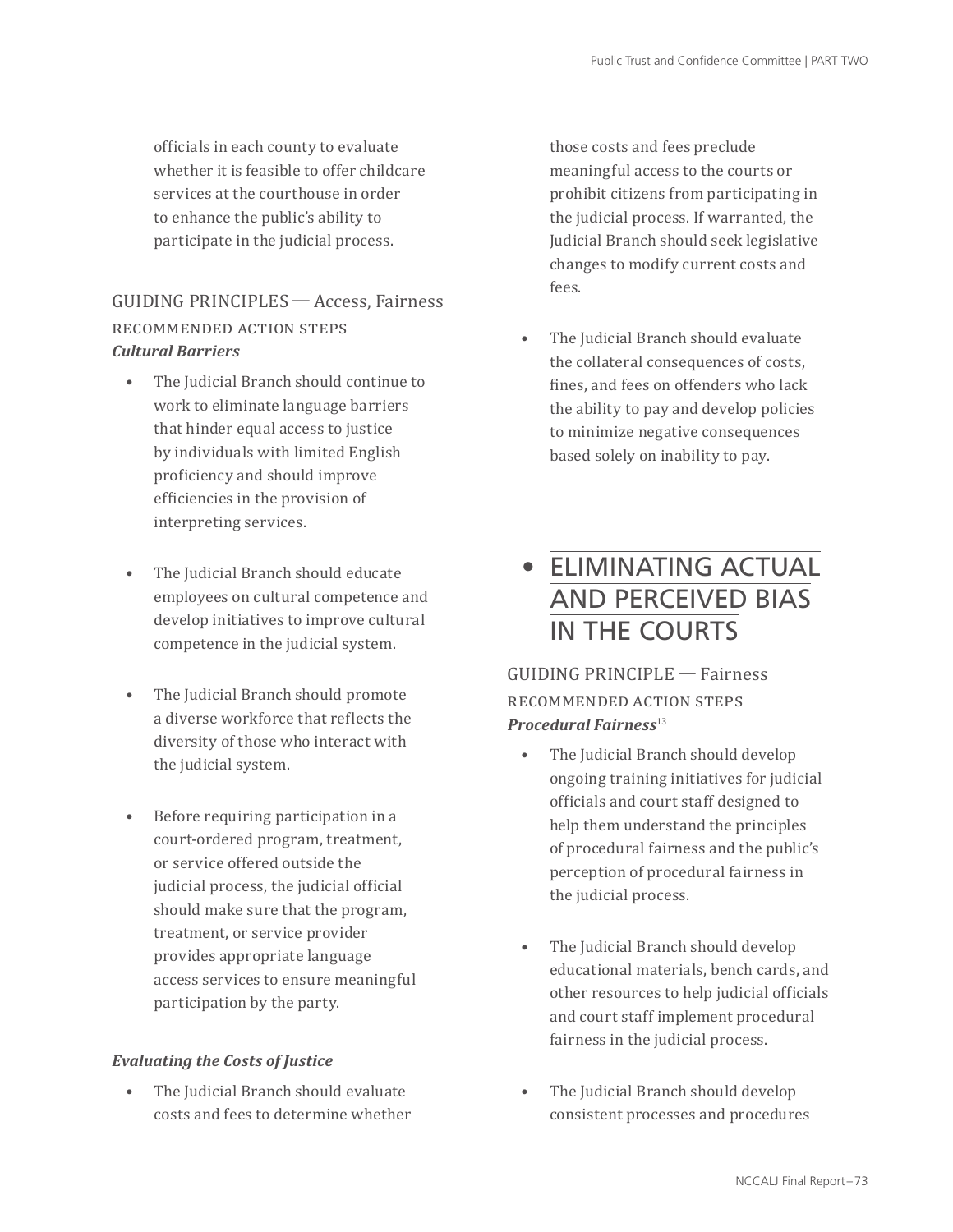that strengthen adherence to the four principles of procedural fairness   voice, neutrality, respect, and trust.

- The Judicial Branch should ensure that public surveys include questions aimed at measuring how well individual judicial officials and court employees, and the Judicial Branch as a whole, are adhering to the principles of procedural fairness.
- The Judicial Branch should develop a pledge of fairness that should be prominently displayed as a manifestation of its commitment to the principles of procedural fairness.
- The Judicial Branch should establish an ongoing peer review process that provides judicial officials and court employees with continuing feedback about adherence to the principles of procedural fairness and recommendations for improvement.

#### GUIDING PRINCIPLES —  Fairness, Impartiality RECOMMENDED ACTION STEPS *Implicit Bias*

- The Judicial Branch should develop training and educational materials to help judges, magistrates, and clerks of court understand implicit bias and to minimize its effects on the judicial process.
- The Judicial Branch should develop processes and procedures that minimize the effects of implicit bias in each case.

#### *Institutionalizing a Bias-Free Environment*

- The Judicial Branch should collect and analyze data to identify areas in which there is a disparate impact in outcomes based on identifiable demographics, evaluate the causes of such disparate impact, and identify strategies to combat it.
- The Judicial Branch should provide judicial officials, court personnel, volunteers, and other judicial stakeholders with training and education focused on ensuring cultural awareness and sensitivity in the judicial process in order to create an atmosphere in which every person who participates in the judicial process understands the importance of cultural competence and bias-free behavior in the courts.
- The Judicial Branch should develop an evaluation process that allows peer groups to observe court proceedings and interactions, and should provide feedback about adherence to the principles of procedural fairness.
- The Judicial Branch should work with stakeholder organizations to create training opportunities for court personnel to increase cultural awareness and attain a better understanding of diversity issues.
- The Judicial Branch should enhance efforts to make members of the public aware of complaint procedures against judicial officers and court personnel, and should make sure that investigations are transparent and fair.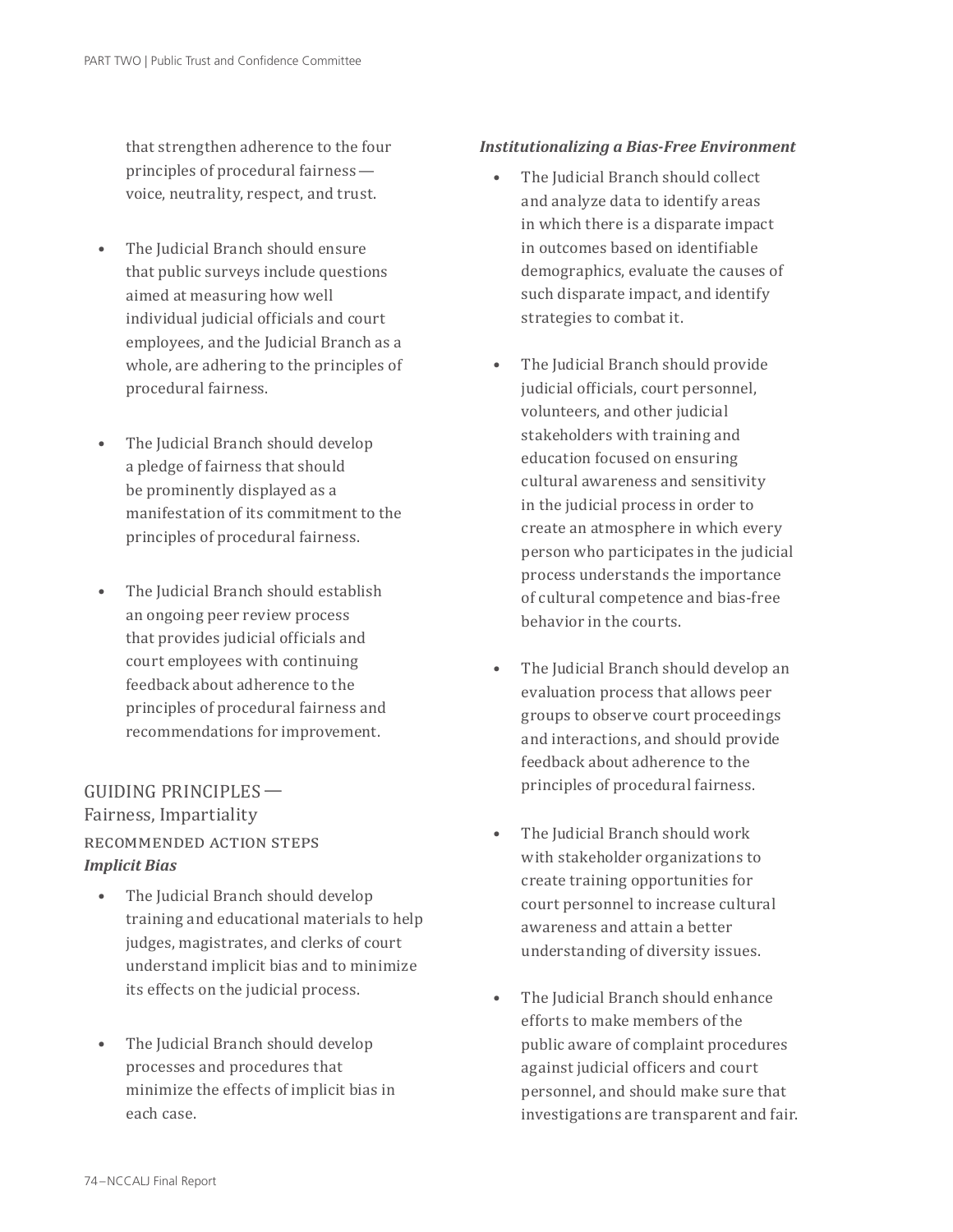# • PROVIDING FOR THE JUST, TIMELY, AND ECONOMICAL **SCHEDULING** AND DISPOSITION OF CASES

#### GUIDING PRINCIPLE — Efficiency RECOMMENDED ACTION STEPS *Case Management*

- The Judicial Branch should evaluate the methods by which cases may be assigned to a single judge for the duration of the case.
- The Judicial Branch should continue to evaluate circumstances under which mandatory early mediation or other Alternative Dispute Resolution (ADR) processes may resolve disputes before significant litigation is in process.
- The Judicial Branch should evaluate technology and / or policies that would permit resolution of certain motions without hearings.
- The Judicial Branch should continue to evaluate the efficacy of specialty courts where appropriate.
- The Judicial Branch should evaluate the use of realistic, firm scheduling deadlines for both criminal and civil cases at the outset of the case, which may be extended only for good cause.
- The Judicial Branch should evaluate whether procedures can be put in

place to allow certain civil and / or criminal cases to proceed on a "fasttrack" basis.

### GUIDING PRINCIPLES —  Accountability, Self-Evaluation recommended action steps *Performance Metrics and Data Analysis*

- The Judicial Branch should establish performance metrics, including expected durations for different case types, and establish goals for a certain percentage of cases of each type to be resolved within a specific timeframe.
- The Judicial Branch should ensure the collection of data designed to improve identification of and responsiveness to delays in the court system and to assist court officials in evaluating their management performance.
- The Judicial Branch should establish a system to track motions for continuances, the parties so moving, and the reason that the continuance is requested.
- The Judicial Branch should ensure that data regarding court performance is publicly available and publicized when appropriate.
- The Judicial Branch should establish standardized procedures for data collection, develop uniform definitions for data fields, and minimize the options for free-form data fields.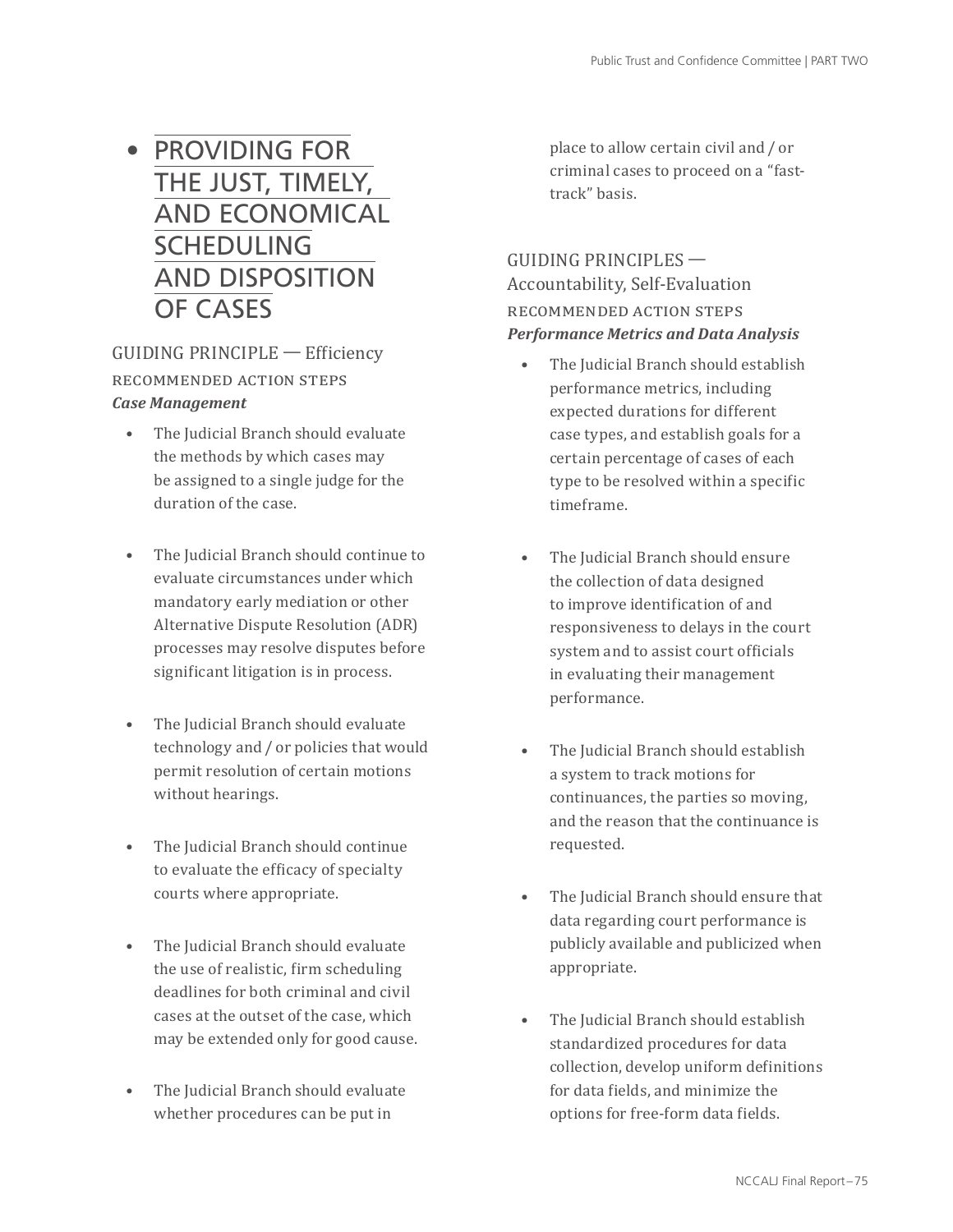## GUIDING PRINCIPLE — Access RECOMMENDED ACTION STEPS *Efficient Technology*

- The Judicial Branch should continue to evaluate the increased use of video technology for court appearances.
- The Judicial Branch should continue to evaluate and expand the increased use of electronic filing of court documents.
- The Judicial Branch should increase the online availability of data on its public websites.

### GUIDING PRINCIPLE — Efficiency recommended action steps *General Efficiency Measures*

- The Judicial Branch should evaluate methods by which juror selection and utilization can be implemented more efficiently.
- The Judicial Branch should encourage the sharing and discussion of best practices across judicial districts.
- The Judicial Branch should evaluate the feasibility of providing law clerks to superior court judges or pools of superior court judges.
- The Judicial Branch should evaluate the feasibility of using financial considerations to determine the amount of court costs and fees to be paid by civil litigants and criminal defendants. Such methods may include a tiered system based on the amount

in dispute, income, or payment of certain fees at different stages of the litigation.

• North Carolina should consider whether to adopt a process by which federal courts may certify questions of North Carolina law to the Supreme Court of North Carolina.

## • ENHANCING ACCESS TO INFORMATION AND COURT RECORDS

#### GUIDING PRINCIPLE — Access RECOMMENDED ACTION STEPS *Court Forms*

- The Judicial Branch should improve accessibility of standardized forms most commonly used by selfrepresented litigants.
- The Judicial Branch should encourage the use of standardized forms and evaluate the efficacy of local forms. To the extent that local forms continue to be necessary, the appropriate local judicial officials for the respective district should ensure that local forms are available on the Judicial Branch's website.
- The Judicial Branch should ensure that required forms are easy to understand and are available online.
- The Judicial Branch should explore the development of document assembly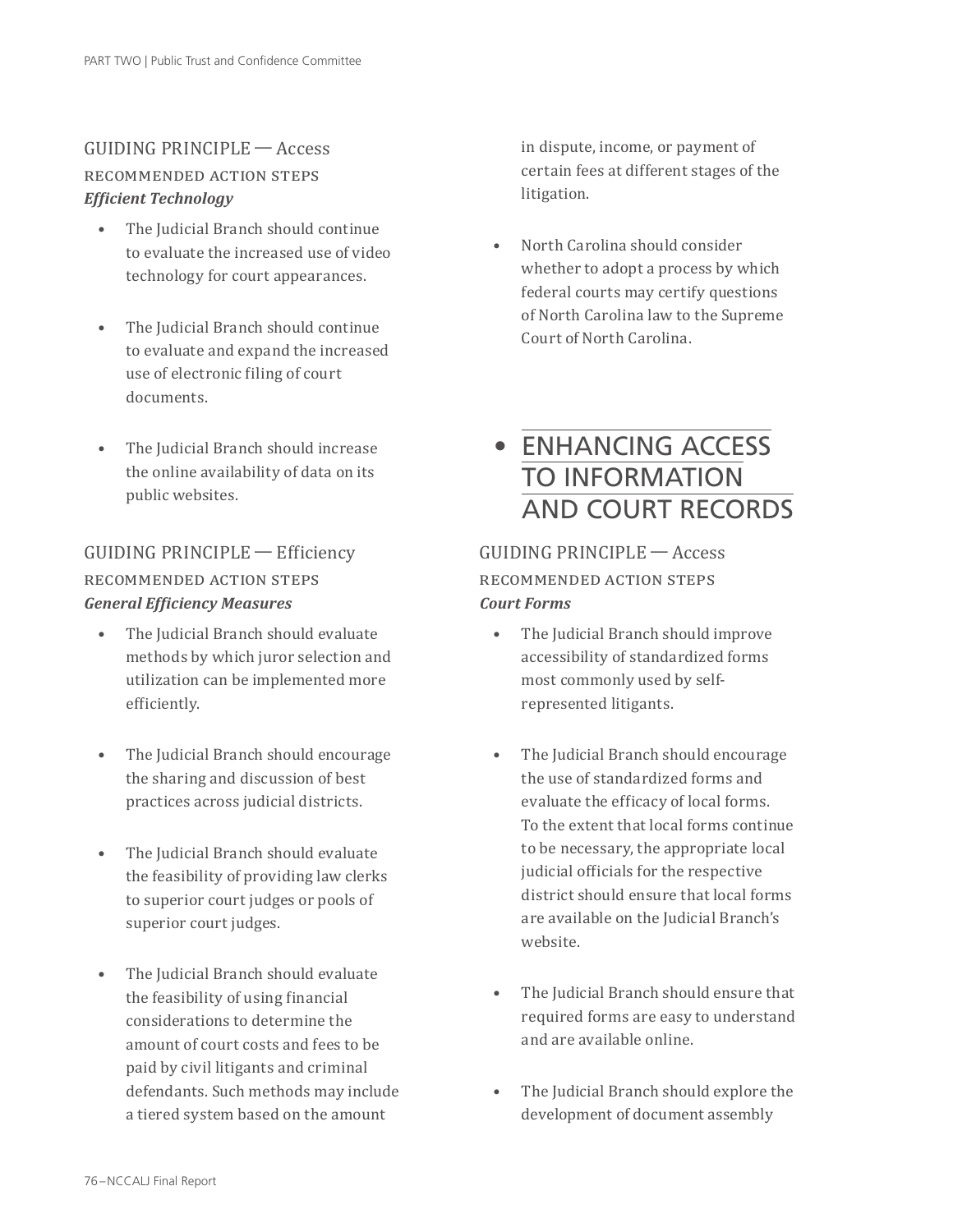programs that provide capability for electronic completion and filing of forms in case types with a high volume of self-represented litigants.

• The Judicial Branch should include online links to packets of forms that should be used in connection with a particular case type and include instructions on how to use the forms, prioritizing case types with the highest volume of self-represented litigants.

#### *Enhancing Technology*

- The Judicial Branch should improve the quantity and quality of resources on its website and enhance the website's navigation and search functions.
- The Judicial Branch should provide online electronic access to appropriate public court records.
- The Judicial Branch should expand options for citizens to prove compliance offenses online without a court appearance.
- The Judicial Branch should implement a centralized calendaring website that facilitates online search capability for case and docket information.
- The Judicial Branch should provide real-time video and audio streaming of proceedings before the Court of Appeals and the Supreme Court and should offer access to archived oral arguments.

#### *Public Outreach*

- The Judicial Branch should continue to expand the use of its website to inform the public about significant events and issues within the Judicial Branch.
- The Judicial Branch should continue to expand its use of social media to enhance dissemination of information about the court system's programs, services, operations, and events.

#### *Self-Represented Litigants*

- The Judicial Branch should increase information, standardized forms, and other resources available to help self-represented litigants navigate the judicial process.
- The Judicial Branch should establish a centralized office to provide information, education, and resources for self-represented litigants via telephone or online.
- The Judicial Branch should work with the North Carolina Bar Association, Legal Aid of North Carolina, Equal Access to Justice Commission, and other justice stakeholders to expand the availability of legal services for moderate- and low-income litigants.

#### *Transcripts*

• The Judicial Branch should establish a centralized repository for all court transcripts and a centralized system for accepting transcript requests,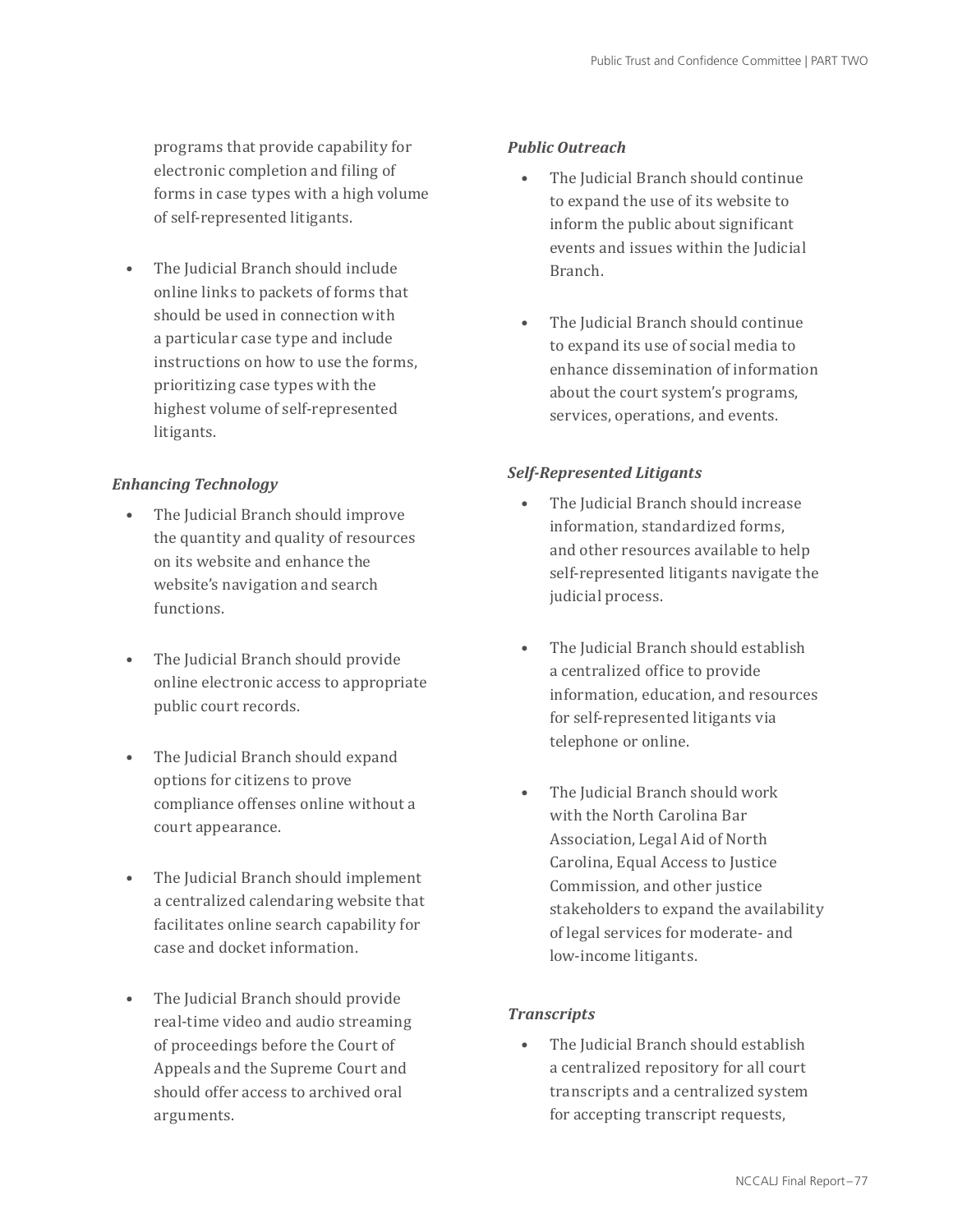receiving payment for transcripts, and ensuring production of a complete and accurate transcript of the record in a timely manner.

• The Judicial Branch should provide access to digital recordings of court proceedings that are digitally recorded if the recordings do not include confidential material.

### GUIDING PRINCIPLES —  Accountability, Self-Evaluation recommended action steps *Performance Measures*

- The Judicial Branch should adopt performance metrics such as CourTools to provide empirical data about court performance.
- The Judicial Branch should create and post annual reports on court performance with a focus on empirically based measures such as CourTools.
- The Judicial Branch should evaluate ways to measure public trust and confidence in the judicial system, including adherence to the principles of procedural fairness, and implement initiatives aimed at addressing public concerns and issues.
- The Judicial Branch should identify expectations of court participants, evaluate ways to measure how well courts are meeting user expectations, and develop initiatives aimed at improving the courts' ability to meet user expectations.

# • STRENGTHENING CIVICS EDUCATION

GUIDING PRINCIPLE — Access RECOMMENDED ACTION STEPS

- The Judicial Branch should work with the Department of Public Instruction to review the public school curriculum and ensure that it includes sufficient information about the Judicial Branch and its role in American government.
- The Judicial Branch should work with North Carolina community colleges and universities to provide students with information about the Judicial Branch and its role in American government.
- The Judicial Branch should continue to establish programs and encourage judges to participate in community programs that promote and enhance civics education in schools, youth programs, and other community events.
- The Judicial Branch should ensure that its website provides easy access to educational materials about the Judicial Branch and its role in the North Carolina system of government.
- The Judicial Branch should encourage court officials to establish and participate in programs that promote student visitation to county courthouses.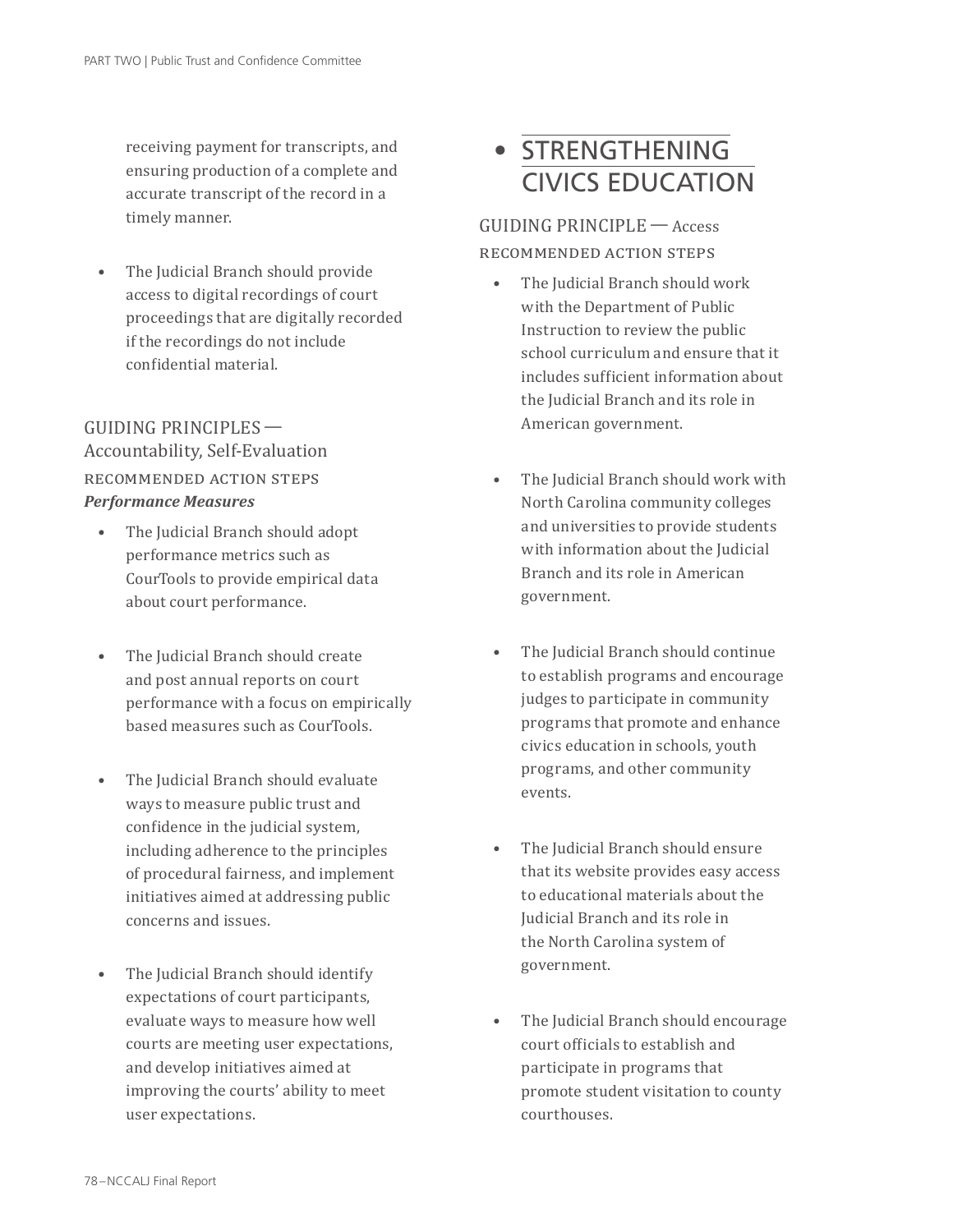- The Judicial Branch should continue to increase public awareness of the Judicial Branch's speakers bureau, which identifies judges and other court personnel willing to provide information or make presentations to schools, community groups, and other organizations interested in learning about the judicial process.
- The Judicial Branch should continue to enhance the toolkit for participants in the speakers bureau. The toolkit should include presentation templates, talking points, pamphlets, brochures, videos, and other informational materials that can be used to enhance public education about the judicial system.
- The Judicial Branch should examine methods to make better use of the jury duty experience to educate citizens and provide a more positive interaction with the courts.
- The Judicial Branch should work with the media, journalism schools, and local media organizations to provide training and education about the court system to members of the media who cover the courts.
- The Judicial Branch should work with local law enforcement agencies and local governments to supplement the curricula of existing citizens academies with information and education about the judicial process.

- 1. North Carolina Constitution, Art. I, Sec. 18.
- 2. Rottman, David B., and Tomkins, Alan J.; "Public Trust and Confidence in Courts: What Public Opinion Surveys Mean to Judges," *Court Review*, 1999.
- 3. *See* National Center for State Courts, *Judicial Salary Tracker*, available at http://www.ncsc.org/salarytracker. *See also* Testimony of Justice Stephen Breyer at the Oversight Hearing on Federal Judicial Compensation in front of the United States House Committee on the Judiciary, Subcommittee on Courts, the Internet and Intellectual Property (Washington, D.C.), April 19, 2007. Available at http://bit.ly/2jnZo6g.
- 4. *Id*.
- 5. Surveys were conducted by the High Point University Survey Research Center and the Elon University Poll in October and November of 2015. A summary of the results of these surveys is available at http://bit.ly/2hWGgLW. Published December 15, 2015. Accessed December 20, 2016.
- 6. *See* Jerry Kang, Mark Bennett, Devon Carbado, Pam Casey, Nilanjana Dasgupta, David Faigman, Rachel Godsil, Anthony G. Greenwald, Justin Levinson, Jennifer Mnookin; "Implicit Bias in the Courtroom," *UCLA Law Review* 59 (2012): 1124. *See also* Gill, R. D.; "Implicit Bias in Judicial Performance Evaluations: We Must Do Better Than This," *Justice System Journal* (2014): 1-24. *See also* Justin D. Levinson, Robert J. Smith, Danielle M. Young; "Devaluing Death: An Empirical Study of Implicit Racial Bias on Jury-Eligible Citizens in Six Death Penalty States," *New York University Law Review*, Volume 89, Number 2 (May 2014).
- 7. *Id*. *See also*, Kirwan Institute for the Study of Race and Ethnicity, *State of the Science: Implicit Bias Review*, Ohio State University. Available at http://kirwaninstitute.osu.edu/.
- 8. *See* National Center for State Courts, *Strategies to Reduce the Influence of Implicit Bias*.
- 9. *Id*.